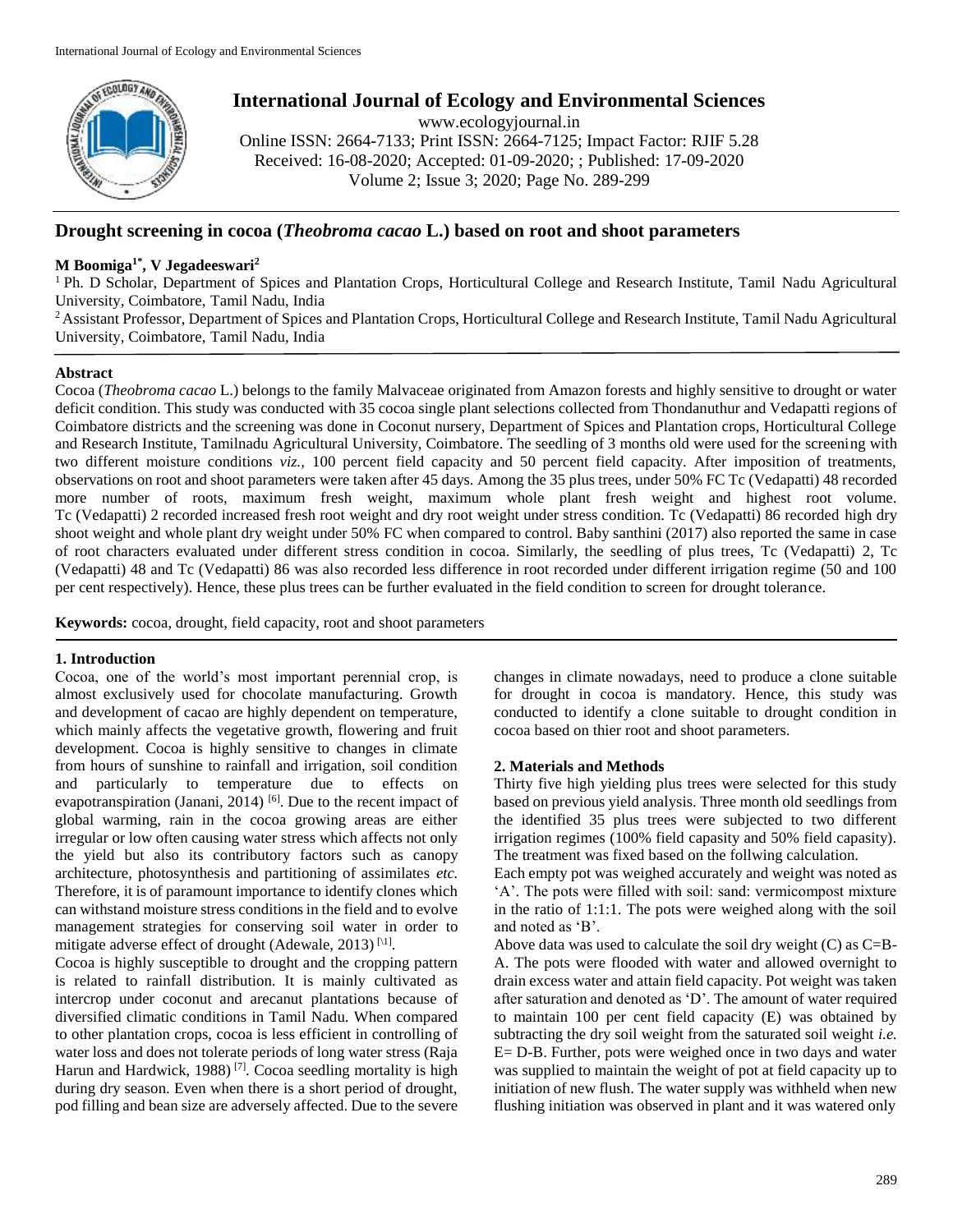when pot weighed below 50 per cent of field capacity as per the treatment (Shivakumar, 2013)<sup>[9]</sup>.

100 per cent field capacity for control and 50 per cent field capacity for treatment were maintained by weighing and watering each plant at regular interval. The experiment was laid out in completely factorial randomized block design with three replications. After 45 days of drought imposition the root and shoot parameters were measured.

Plants exposed to different irrigation regimes were uprooted after 45 days and cleaned then root length was measured and expressed in centimeter. Similarly, fresh shoot weight and fresh root weight was also taken and expressed in gram. Root volume was estimated after immersion of roots in a known water volume and observing its displacement and expressed in cm<sup>3</sup>. Girth of root was measured using thread and scale. Five roots were randomly selected for observation and the average was calculated and expressed in centimeter. Number of roots were counted and expressed in numbers. Whole plant fresh weight was calculated by adding of fresh root weight and fresh shopot weight and expressed in gram. The root and shoot samples were dried in oven for a week and dry weight of root and shoot was taken and expressed in gram. Whole plant dry weight was calculated by adding dry root weight and dry shoot weight and expressed in gram.

#### **3. Results and Discussion Root length**

Significant variation was observed among the 35 plus tees, irrigation schedule and their interaction for root length. The highest mean activity was found in Tc (Vedapatti) 29 (40.4cm) and lowest mean length was recorded in Tc (Vedapatti) 110 (11.00cm). For different irrigation regime, the root length was recorded as 25.2cm against control 26.6cm.

The interaction between irrigation schedule and plus trees, highest root length was found in Tc (Vedapatti) 29 (42.00cm) and low value was found in Tc (Vedapatti) 86 (12.8cm) for the control plants. For the treated plants, the lowest root length was recorded about 40.00cm in Tc (Vedapatti) 29 against the highest root length of 9.3cm in Tc (Vedapatti) 110.

## **Fresh shoot weight**

Significant variation for fresh shoot weight in plus trees, irrigation schedule and their interaction was recorded. In plus trees, the highest mean weight was recorded in Tc (Vedapatti) 86 (25.34g) and the lowest was observed in Tc (Vedapatti) 63 (2.22g). For different irrigation schedule, the increased fresh shoot weight of 6.3g was recorded in case of treated plants against 5.6g for the plants kept under 100 per cent field capacity.

Among interaction between genotypes and irrigation regime, the highest fresh shoot weight 23.09g was recorded in Tc (Vedapatti) 86 and lowest was recorded about 2.13g in Tc (Vedapatti) 1 for the plants treated with 100 per cent field capacity. At 50 per cent filed capacity, the highest fresh shoot weight was recorded in Tc (Vedapatti) 48 (26.50g) and lowest was recorded in Tc (Vedapatti) 63 (2.09g)

#### **Fresh root weight**

Significant variation for fresh root weight was observed for the selected 35 plus trees, irrigation schedule and their interactions. Among the 35 plus trees, Tc (Vedapatti) 2 recorded highest mean

weight (16.43g) and lowest mean weight was recorded by Tc (Vedapatti) 15 (2.26g). For different irrigation regime, the fresh root weight was recorded as 4.5g against control (4.1g).

For the interaction between the plus trees and irrigation schedule, highest fresh root weight was recorded in Tc (Vedapatti) 2 (12.63g) and lowest was recorded in Tc (Vedapatti) 55 (2.08g) in 100 per cent field capacity. For the drought condition, the highest value was recorded in Tc (Vedapatti) 2 (17.38g) and the lowest was recorded in Tc (Vedapatti) 15 (2.15g).

#### **Root volume**

Root volume showed significant difference between plus trees, irrigation regime and their interactions. Plus tree Tc (Vedapatti) 91 and Tc (Vedapatti) 76 recorded highest mean root volume (32.50cm<sup>3</sup> ) and Tc (Vedapatti) 85 recorded lowest mean root volume (15.50cm<sup>3</sup>). For different irrigation regime, 50 per cent field capacity recorded  $23.9 \text{cm}^3$  of root volume against  $24.1 \text{cm}^3$ at 100 per cent field capacity.

Interaction between irrigation schedule and plus trees, highest root volume was found in Tc (Vedapatti) 34 (34.00cm<sup>3</sup>) and low value was found in Tc (Vedapatti)  $85$  (16.00 $cm<sup>3</sup>$ ) for the control plants. For treated plants, the highest root volume was recorded about 34.00cm<sup>3</sup> in Tc (Vedapatti) 48 and Tc (Vedapatti) 111 while the lowest root volume of  $15 \text{cm}^3$  in Tc (Vedapatti) 85.

## **Root girth**

Significant variation was observed for root girth among 35 plus trees, irrigation schedule and their interactions. Among all, Tc (Vedapatti) 2 recorded highest root girth (2.46cm) and lowest value was recorded by Tc (Vedapatti) 110 (1.32cm). For different irrigation regime, the root girth was remains unchanged for both treatment as well as control (1.9cm).

The interaction between the plus trees and irrigation schedule, highest root girth was recorded in Tc (Vedapatti) 2 and Tc (Vedapatti) 33 (2.32cm), and lowest was recorded in Tc (Vedapatti) 67 (1.52cm) in 100 per cent field capacity. For the drought condition, the highest value was recorded in Tc (Vedapatti) 2 (2.50cm) and the lowest was recorded in Tc (Vedapatti) 67 (1.57cm).

#### **Dry shoot weight**

Dry shoot weight was significantly varied among 35 plus trees, drought treatment and their interactions. The highest mean dry shoot weight was recorded in the plus tree, Tc (Vedapatti) 86 (10.58g), the lowest weight was found in Tc (Vedapatti) 76 (0.79g). For different irrigation regime, treated plants recorded increased dry root weight 2.8g against 2.7g in control.

Variation was observed between interaction of plus trees and drought condition. For 100 per cent field capacity the highest dry shoot weight was recorded as 12.98g in Tc (Vedapatti) 48, lowest weight was recorded in Tc (Vedapatti) 66 (1.00g). For the treated plants, high dry shoot weight was observed in Tc (Vedapatti) 86 (12.13g) and low dry shoot weight was recorded in Tc (Vedapatti) 110 (0.31g)

#### **Dry root weight**

Observation on dry root weight showed significant variation for irrigation schedule, plus trees and their interaction. The highest mean dry root weight (5.36g) was recorded in Tc (Vedapatti) 2 and the lowest value (0.45g) was recorded in Tc (Vedapatti) 66.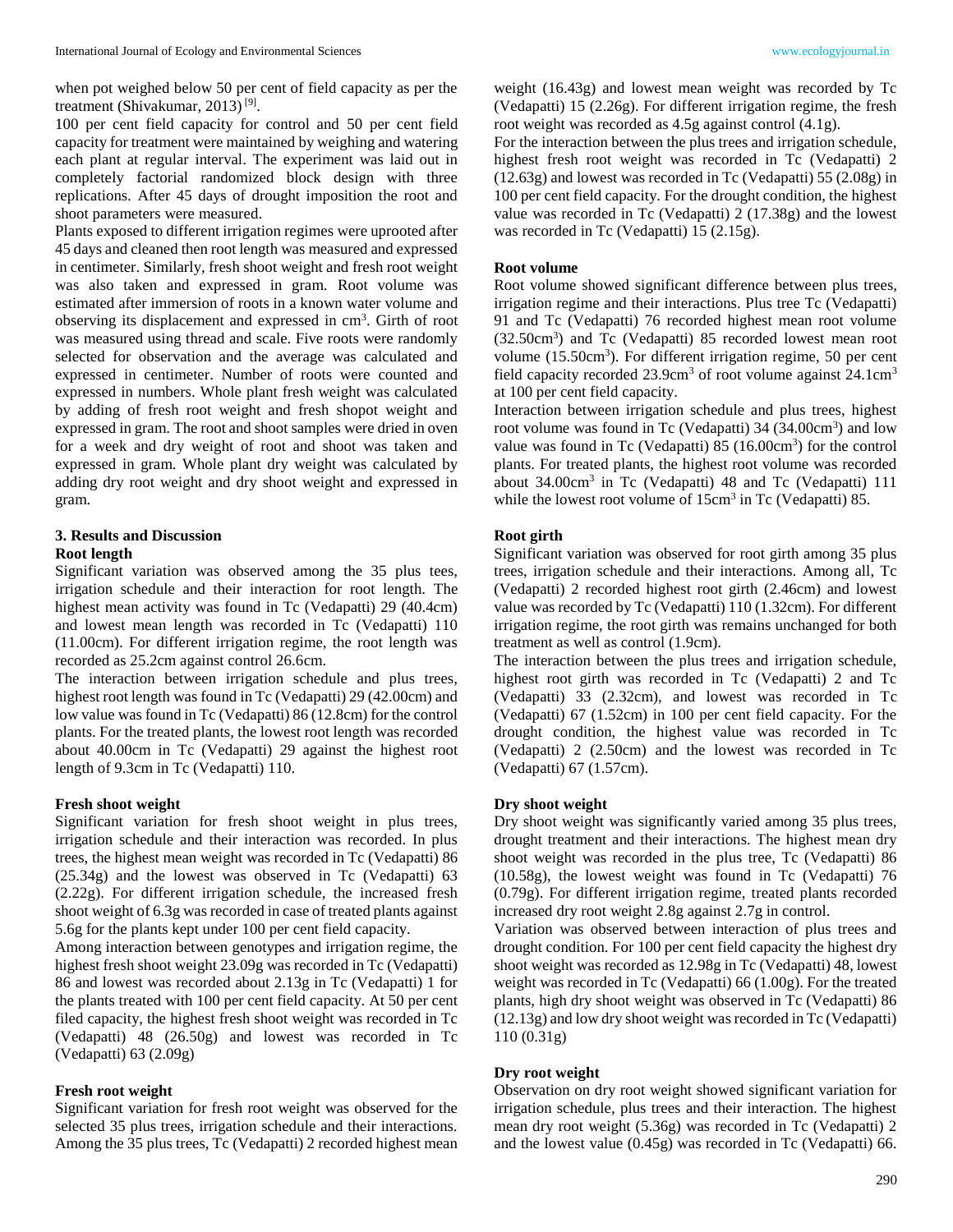For different irrigation regime, the increased dry root weight of 1.5g recorded in 50 per cent field capacity against 1.4g in 100 per cent field capacity.

Among the interaction effects between plus trees and irrigation regime, 100 per cent field capacity recorded highest and lowest dry root weight in Tc (Vedapatti) 86 (4.73g) and Tc (Vedapatti) 85 (0.16g) respectively. At 50 per cent field capacity, lowest value in Tc (Vedapatti) 110 and highest value in Tc (Vedapatti) 2 recorded 0.28g and 5.71g respectively.

## **Number of roots**

Observation on number of roots varied among the plus trees, irrigation regime and their interactions. Among 35 plus trees, the highest mean was recorded in Tc (Vedapatti) 48 (47.00), lowest was recorded in Tc (Vedapatti) 63. For different irrigation regime, the number of roots at 50 per cent filed capacity is 29.1 against 24.4 in 100 per cent field capacity.

The interaction effect showed that, the highest and lowest number of roots (57 and 7) recorded by Tc (Vedapatti) 99 and Tc (Vedapatti) 63 respectively for the plants treated with 100 per cent field capacity. At the same time, Tc (Vedapatti) 48 and Tc (Vedapatti) 37 recorded highest and lowest number of roots (51 and 12 respectively) for drought imposed plants.

# **Whole plant fresh weight**

Significant variation was observed between drought application, plus trees and their interaction for whole plant fresh weight. Highest mean whole plant fresh weight for plus trees was recorded about 34.61g in Tc (Thondamuthur) 86 and lowest was recorded in Tc (Vedapatti) 68 (4.88g). For different irrigation regimes, whole plant fresh weight was 10.7g in drought imposed plants against 9.6g in control.

Interaction between plus trees and treatment showed variation for whole plant fresh weight. It was observed that, Tc (Vedapatti) 86 (32.70g) and Tc (Vedapatti) 68 (4.46g) recorded highest and lowest whole plant fresh weight respectively for 100 per cent field capacity. Under 50 per cent filed capacity, the weight was recorded about 36.80g (highest) and 4.32g (lowest) in Tc (Vedapatti) 48 and Tc (Vedapatti) 15 respectively.

There is a significant variation for whole plant dry weight in plus Trees, irrigation schedule and their interaction. In plus trees, the highest mean was recorded in Tc (Vedapatti) 86 (14.95g) and the lowest was observed in Tc (Vedapatti) 15 (1.73g). For different irrigation schedule, the whole plant fresh weight was recorded as 4.2g in case of treated plants against 4.1g in control.

The interaction on plus trees and irrigation regime also showed variation. The highest whole plant fresh weight 16.17g was recorded in Tc (Vedapatti) 48 and lowest was recorded about 1.32g in Tc (Vedapatti) 85 for the plants treated with 100 per cent field capacity. Plants treated with 50 per cent filed capacity, the highest whole plant fresh weight was recorded in Tc (Vedapatti) 86 (16.15g) and lowest was recorded in Tc (Vedapatti) 110  $(0.59g)$ .

## **4. Discussion**

During drought condition, plants tend to reduce their activity and try to end their life cycle (Balasimha, 1985)  $[4]$ . In this study, under drought condition roots showed stunted growth. The experiment conducted with young cocoa plants showed depressive effect of water deficit stress on biomass, leaf emergence, girth, height and mortality of cocoa. The root and aerial biomass of cocoa decreased according to the degree of severity of stress. These results confirmed the sensitivity of cocoa to the slight variation of soil moisture. (Alban *et al.*, 2016) [2]; (Elian Apshara *et al.*, 2013)<sup>[2]</sup>. In this study, under drought condition Tc (Vedapatti) 48 recorded more number of roots, maximum fresh weight, maximum whole plant fresh weight and highest root volume. Tc (Vedapatti) 2 recorded increased fresh root weight and dry root weight under stress condition. Tc (Vedapatti) 86 recorded high dry shoot weight and whole plant dry weight under 50% FC when compared to control. Baby santhini  $(2017)^{[3]}$  also reported the same in case of root characters evaluated under different strees condition in cocoa. Among the 35 plus trees evaluated for water stress, Tc (Vedapatti) 2, Tc (Vedapatti) 48 and Tc (Vedapatti) 86 showed less difference in root parameters recorded under different irrigation regime (50 and 100 per cent respectively). Hence, these plus trees can be further evaluated in the field condition to screen for drought tolerance.

# **Whole plant dry weight**

|                |                   | Root length (cm) |                          |      |  |
|----------------|-------------------|------------------|--------------------------|------|--|
| S. No          | <b>Plus trees</b> |                  | <b>Irrigation regime</b> |      |  |
|                |                   | 100% FC          | 50% FC                   |      |  |
| 1              | Tc (Vedapatti) 1  | 28.0             | 18.0                     | 20.0 |  |
| $\mathfrak{D}$ | Tc (Vedapatti) 2  | 33.2             | 38.0                     | 37.0 |  |
| 3              | Tc (Vedapatti) 9  | 25.5             | 23.5                     | 23.9 |  |
| 4              | Tc (Vedapatti) 15 | 27.9             | 27.0                     | 27.2 |  |
| 5              | Tc (Vedapatti) 18 | 31.0             | 30.5                     | 30.6 |  |
| 6              | Tc (Vedapatti) 29 | 42.0             | 40.0                     | 40.4 |  |
| 7              | Tc (Vedapatti) 31 | 21.2             | 24.5                     | 23.8 |  |
| 8              | Tc (Vedapatti) 33 | 18.5             | 21.1                     | 20.6 |  |
| 9              | Tc (Vedapatti) 37 | 33.5             | 16.4                     | 19.8 |  |
| 10             | Tc (Vedapatti) 40 | 31.0             | 29.5                     | 29.8 |  |
| 11             | Tc (Vedapatti) 41 | 24.3             | 26.4                     | 26.0 |  |
| 12             | Tc (Vedapatti) 42 | 21.0             | 22.6                     | 22.3 |  |
| 13             | Tc (Vedapatti) 45 | 28.0             | 29.0                     | 28.8 |  |
| 14             | Tc (Vedapatti) 48 | 21.8             | 27.0                     | 26.0 |  |
| 15             | Tc (Vedapatti) 55 | 27.1             | 29.3                     | 28.9 |  |

**Table 1:** Effect of different irrigation regime on root length (cm) on the seedlings of screened plus trees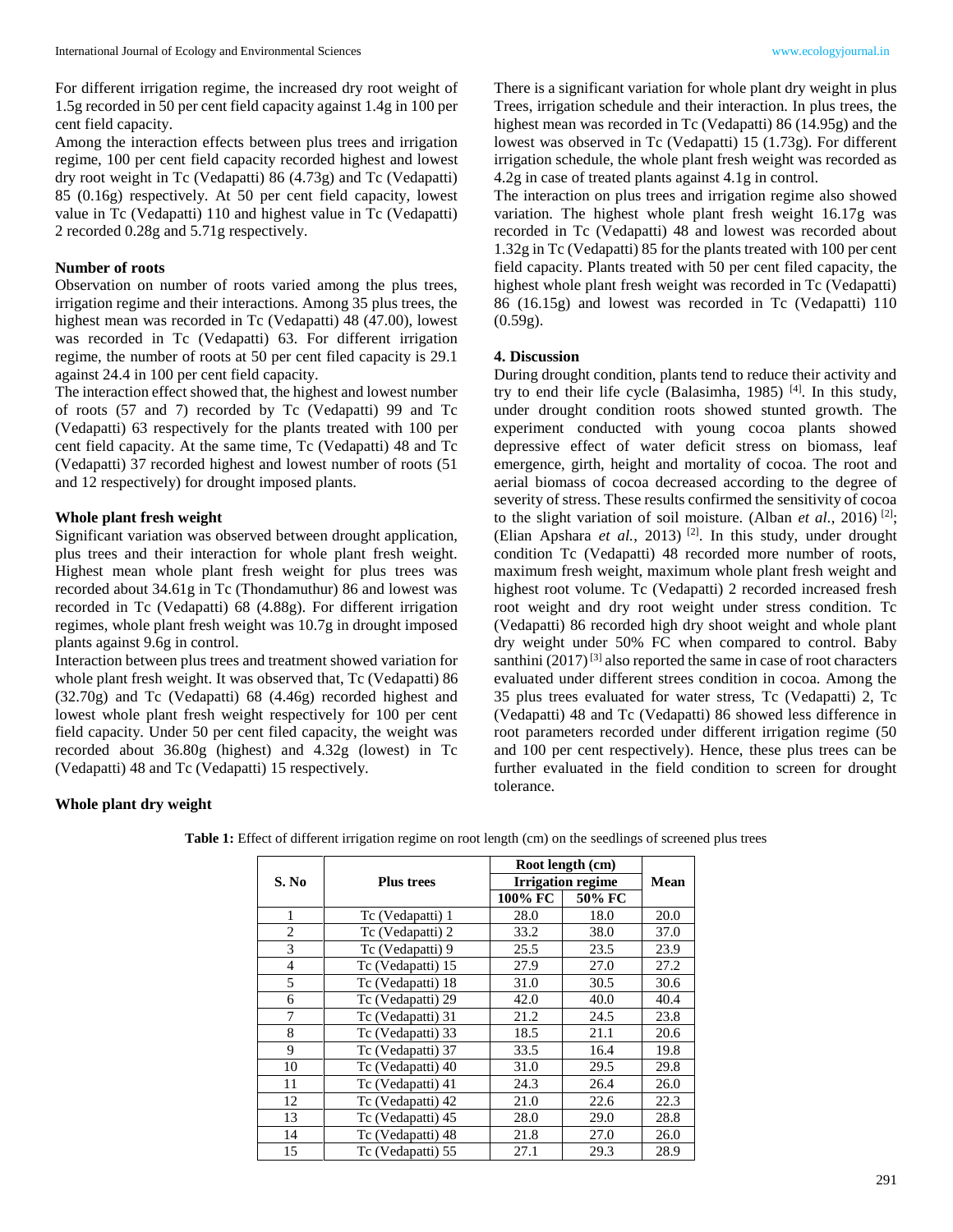| 16 | Tc (Vedapatti) 61                                              | 27.6  | 31.6  | 30.8        |
|----|----------------------------------------------------------------|-------|-------|-------------|
| 17 | Tc (Vedapatti) 63                                              | 18.2  | 10.8  | 12.3        |
| 18 | Tc (Vedapatti) 64                                              | 23.2  | 26.5  | 25.8        |
| 19 | Tc (Vedapatti) 66                                              | 28.5  | 37.0  | 35.3        |
| 20 | Tc (Vedapatti) 67                                              | 28.0  | 22.5  | 23.6        |
| 21 | Tc (Vedapatti) 68                                              | 31.0  | 16.9  | 19.7        |
| 22 | Tc (Vedapatti) 72                                              | 23.6  | 22.1  | 22.4        |
| 23 | Tc (Vedapatti) 75                                              | 26.7  | 33.5  | 32.1        |
| 24 | Tc (Vedapatti) 76                                              | 23.5  | 29.6  | 28.4        |
| 25 | Tc (Vedapatti) 78                                              | 30.0  | 23.1  | 24.5        |
| 26 | Tc (Vedapatti) 85                                              | 29.0  | 30.0  | 29.8        |
| 27 | Tc (Vedapatti) 86                                              | 12.8  | 14.2  | 13.9        |
| 28 | Tc (Vedapatti) 88                                              | 27.0  | 17.0  | 19.0        |
| 29 | Tc (Vedapatti) 90                                              | 33.0  | 30.3  | 30.8        |
| 30 | Tc (Vedapatti) 91                                              | 36.5  | 30.5  | 31.7        |
| 31 | Tc (Vedapatti) 94                                              | 28.7  | 15.9  | 18.5        |
| 32 | Tc (Vedapatti) 99                                              | 24.5  | 29.5  | 28.5        |
| 33 | Tc (Vedapatti) 110                                             | 17.7  | 9.3   | 11.0        |
| 34 | Tc (Vedapatti) 111                                             | 12.9  | 24.0  | 21.8        |
| 35 | Tc (Thondamuthur) 121                                          | 33.0  | 26.6  | 27.9        |
|    | Mean                                                           | 26.6  | 25.2  | 25.5        |
|    |                                                                | P     | I     | $P\times I$ |
|    | SE(d)                                                          | 0.392 | 0.101 | 0.555       |
|    | $CD(P=0.05)$                                                   | 0.776 | 0.200 | 1.097       |
|    | NS - Non significant, * - Significant, ** - Highly Significant |       |       |             |

**Table 2:** Effect of different irrigation regime on shoot weight (g) on the seedlings of screened plus trees

|                 |                                       | Fresh shoot weight (g)   |                   |                   |
|-----------------|---------------------------------------|--------------------------|-------------------|-------------------|
| S. No           | <b>Plus trees</b>                     | <b>Irrigation regime</b> |                   |                   |
|                 |                                       | 100% FC                  | 50% FC            | Mean              |
| $\mathbf{1}$    | Tc (Vedapatti) 1                      | 2.13                     | 3.65              | 3.35              |
| $\overline{2}$  | Tc (Vedapatti) 2                      | 5.67                     | 7.82              | 7.39              |
| $\overline{3}$  | Tc (Vedapatti) 9                      | 2.41                     | 4.55              | 4.12              |
| $\overline{4}$  | Tc (Vedapatti) 15                     | 3.53                     | 2.17              | 2.44              |
| $\overline{5}$  | Tc (Vedapatti) 18                     | 2.37                     | 2.70              | 2.63              |
| 6               | Tc (Vedapatti) 29                     | 9.15                     | 4.60              | 5.51              |
| $\overline{7}$  | Tc (Vedapatti) 31                     | 3.11                     | 2.78              | 2.85              |
| 8               | Tc (Vedapatti) 33                     | 10.73                    | 16.70             | 15.51             |
| 9               | Tc (Vedapatti) 37                     | 3.15                     | 2.32              | 2.49              |
| 10              | Tc (Vedapatti) 40                     | 3.79                     | 2.85              | 3.04              |
| 11              | Tc (Vedapatti) 41                     | 6.86                     | 19.60             | 17.05             |
| 12              | Tc (Vedapatti) 42                     | 3.80                     | 4.97              | 4.74              |
| 13              | Tc (Vedapatti) 45                     | 4.70                     | 5.75              | 5.54              |
| 14              | Tc (Vedapatti) 48                     | 18.54                    | 26.50             | 24.91             |
| 15              | Tc (Vedapatti) 55                     | 2.63                     | 4.25              | 3.93              |
| 16              | Tc (Vedapatti) 61                     | 8.95                     | 2.86              | 4.08              |
| 17              | $\overline{\text{Tc}}$ (Vedapatti) 63 | 2.76                     | 2.09              | 2.22              |
| 18              | Tc (Vedapatti) 64                     | 5.01                     | $\overline{5.32}$ | 5.26              |
| 19              | Tc (Vedapatti) 66                     | 2.95                     | 2.65              | $\overline{2.71}$ |
| 20              | Tc (Vedapatti) 67                     | 7.37                     | 3.18              | 4.02              |
| 21              | Tc (Vedapatti) 68                     | 2.04                     | 2.45              | 2.37              |
| 22              | Tc (Vedapatti) 72                     | 3.52                     | 4.41              | 4.23              |
| 23              | Tc (Vedapatti) 75                     | 5.91                     | 5.17              | 5.32              |
| 24              | Tc (Vedapatti) 76                     | 2.49                     | 2.89              | 2.81              |
| 25              | Tc (Vedapatti) 78                     | 2.95                     | 3.27              | 3.21              |
| 26              | Tc (Vedapatti) 85                     | 3.19                     | 3.92              | 3.77              |
| 27              | Tc (Vedapatti) 86                     | 23.09                    | 25.90             | 25.34             |
| 28              | Tc (Vedapatti) 88                     | 2.79                     | 2.19              | 2.31              |
| 29              | Tc (Vedapatti) 90                     | 2.79                     | 2.53              | 2.58              |
| 30              | Tc (Vedapatti) 91                     | 4.58                     | 3.28              | 3.54              |
| 31              | Tc (Vedapatti) 94                     | 8.07                     | 2.01              | 3.22              |
| 32              | Tc (Vedapatti) 99                     | $\overline{4.31}$        | 7.51              | 6.87              |
| $\overline{3}3$ | Tc (Vedapatti) 110                    | 2.32                     | 7.63              | 6.57              |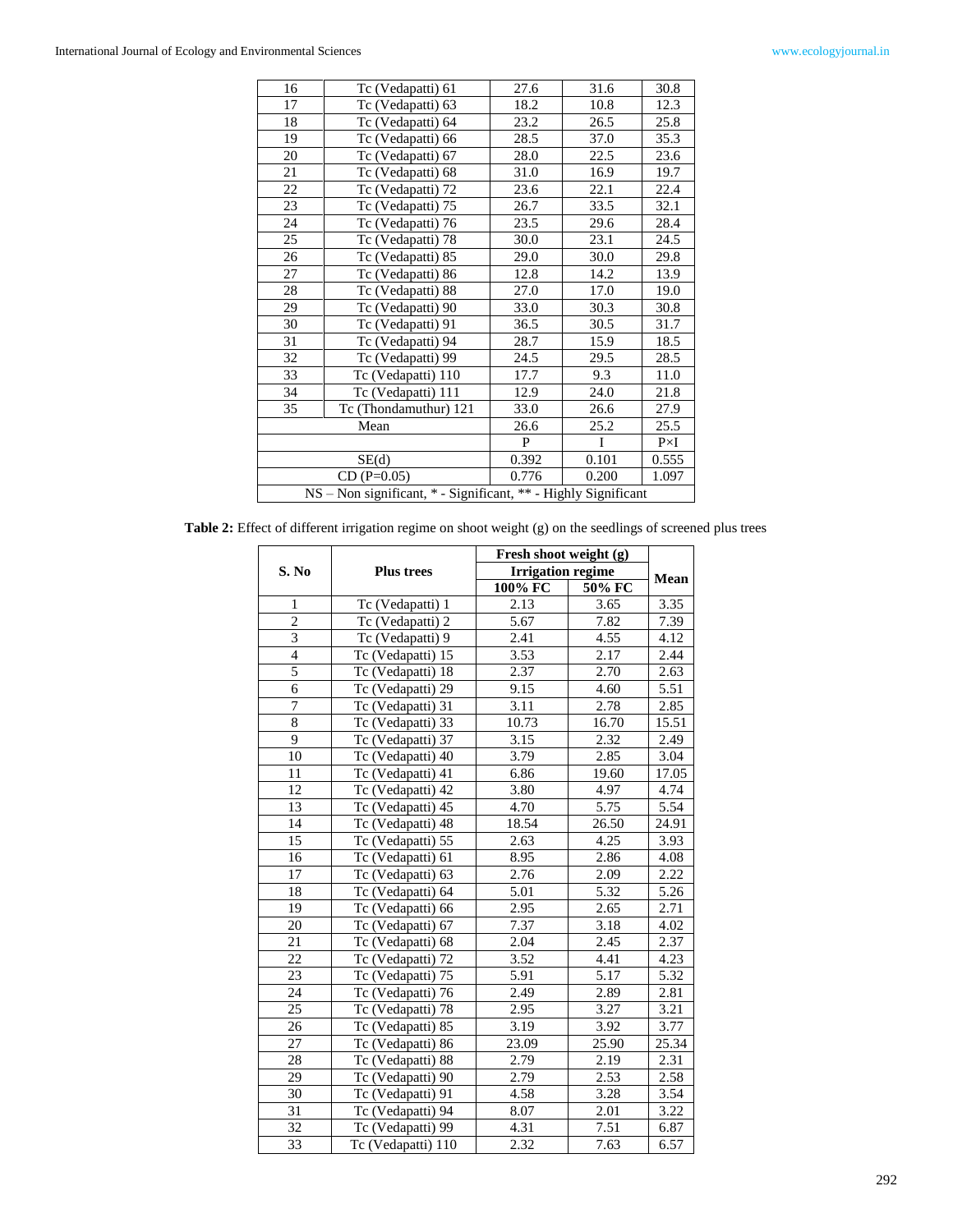| 34                                                             | Tc (Vedapatti) 111    | 7.87  | 10.90 | 10.29       |  |
|----------------------------------------------------------------|-----------------------|-------|-------|-------------|--|
| 35                                                             | Tc (Thondamuthur) 121 | 10.05 | 8.15  | 8.53        |  |
| Mean                                                           |                       | 5.6   | 6.3   | 5.9         |  |
|                                                                |                       |       |       | $P\times I$ |  |
| SE(d)                                                          |                       | 0.134 | 0.035 | 0.190       |  |
|                                                                | $CD (P=0.05)$         | 0.265 | 0.068 | 0.375       |  |
| NS – Non significant, * - Significant, ** - Highly Significant |                       |       |       |             |  |

Table 3: Effect of different irrigation regime on root weight (g) on the seedlings of screened plus trees

|                 |                                                                | Fresh root weight (g) |        |             |
|-----------------|----------------------------------------------------------------|-----------------------|--------|-------------|
| S. No           | <b>Plus trees</b><br><b>Irrigation regime</b>                  |                       | Mean   |             |
|                 |                                                                | 100% FC               | 50% FC |             |
| 1               | Tc (Vedapatti) 1                                               | 3.08                  | 2.49   | 2.61        |
| $\overline{2}$  | Tc (Vedapatti) 2                                               | 12.63                 | 17.38  | 16.43       |
| $\overline{3}$  | Tc (Vedapatti) 9                                               | $\overline{2.65}$     | 5.13   | 4.63        |
| $\overline{4}$  | Tc (Vedapatti) 15                                              | 2.72                  | 2.15   | 2.26        |
| 5               | Tc (Vedapatti) 18                                              | 2.19                  | 2.51   | 2.45        |
| $\overline{6}$  | Tc (Vedapatti) 29                                              | 3.67                  | 2.64   | 2.85        |
| $\overline{7}$  | Tc (Vedapatti) 31                                              | 3.61                  | 6.73   | 6.11        |
| $\overline{8}$  | Tc (Vedapatti) 33                                              | 2.32                  | 3.18   | 3.01        |
| $\overline{9}$  | Tc (Vedapatti) 37                                              | 3.15                  | 3.35   | 3.31        |
| 10              | Tc (Vedapatti) 40                                              | 2.95                  | 2.78   | 2.81        |
| 11              | Tc (Vedapatti) 41                                              | 4.17                  | 4.27   | 4.25        |
| 12              | Tc (Vedapatti) 42                                              | 2.32                  | 2.54   | 2.50        |
| 13              | Tc (Vedapatti) 45                                              | 4.43                  | 5.35   | 5.17        |
| 14              | Tc (Vedapatti) 48                                              | 6.85                  | 10.30  | 9.61        |
| 15              | Tc (Vedapatti) 55                                              | 2.08                  | 2.48   | 2.40        |
| 16              | Tc (Vedapatti) 61                                              | 3.99                  | 4.86   | 4.69        |
| $\overline{17}$ | Tc (Vedapatti) 63                                              | 3.25                  | 3.18   | 3.19        |
| 18              | Tc (Vedapatti) 64                                              | 2.73                  | 3.27   | 3.16        |
| $\overline{19}$ | Tc (Vedapatti) 66                                              | 2.72                  | 2.88   | 2.85        |
| $\overline{20}$ | Tc (Vedapatti) 67                                              | 5.11                  | 2.25   | 2.82        |
| $\overline{21}$ | Tc (Vedapatti) 68                                              | 2.42                  | 2.85   | 2.76        |
| 22              | Tc (Vedapatti) 72                                              | 4.31                  | 2.53   | 2.89        |
| $\overline{23}$ | Tc (Vedapatti) 75                                              | $\overline{4.69}$     | 3.83   | 4.00        |
| $\overline{24}$ | Tc (Vedapatti) 76                                              | 2.73                  | 2.74   | 2.74        |
| 25              | Tc (Vedapatti) 78                                              | 2.59                  | 3.09   | 2.99        |
| 26              | Tc (Vedapatti) 85                                              | 2.34                  | 3.62   | 3.36        |
| 27              | Tc (Vedapatti) 86                                              | 9.61                  | 10.61  | 10.41       |
| 28              | Tc (Vedapatti) 88                                              | 2.36                  | 2.57   | 2.53        |
| 29              | Tc (Vedapatti) 90                                              | 2.54                  | 2.41   | 2.44        |
| 30              | Tc (Vedapatti) 91                                              | 5.95                  | 2.32   | 3.05        |
| 31              | Tc (Vedapatti) 94                                              | 4.53                  | 3.65   | 3.83        |
| 32              | Tc (Vedapatti) 99                                              | 4.56                  | 3.05   | 3.35        |
| $\overline{33}$ | Tc (Vedapatti) 110                                             | 5.31                  | 2.16   | 2.79        |
| 34              | Tc (Vedapatti) 111                                             | 6.38                  | 12.76  | 11.48       |
| $\overline{35}$ | Tc (Thondamuthur) 121                                          | 4.84                  | 8.38   | 7.67        |
|                 | Mean                                                           | $\overline{4.1}$      | 4.5    | 4.3         |
|                 |                                                                | $\overline{P}$        | I      | $P\times I$ |
|                 | SE(d)                                                          | 0.073                 | 0.019  | 0.103       |
|                 | $CD(P=0.05)$                                                   | 0.144                 | 0.037  | 0.204       |
|                 | NS - Non significant, * - Significant, ** - Highly Significant |                       |        |             |

Table 4: Effect of different irrigation regime on root volume (cm<sup>3</sup>) on the seedlings of screened plus trees

|       |                   | Root volume $(cm3)$ |                          |       |  |
|-------|-------------------|---------------------|--------------------------|-------|--|
| S. No | <b>Plus trees</b> |                     | <b>Irrigation regime</b> |       |  |
|       |                   | 100% FC             | 50% FC                   |       |  |
|       | Tc (Vedapatti) 1  | 23.00               | 21.00                    | 22.00 |  |
|       | Tc (Vedapatti) 2  | 18.00               | 28.00                    | 23.00 |  |
| 3     | Tc (Vedapatti) 9  | 18.00               | 20.00                    | 19.00 |  |
|       | Tc (Vedapatti) 15 | 21.00               | 17.00                    | 19.00 |  |
|       | Tc (Vedapatti) 18 | 23.00               | 25.00                    | 24.00 |  |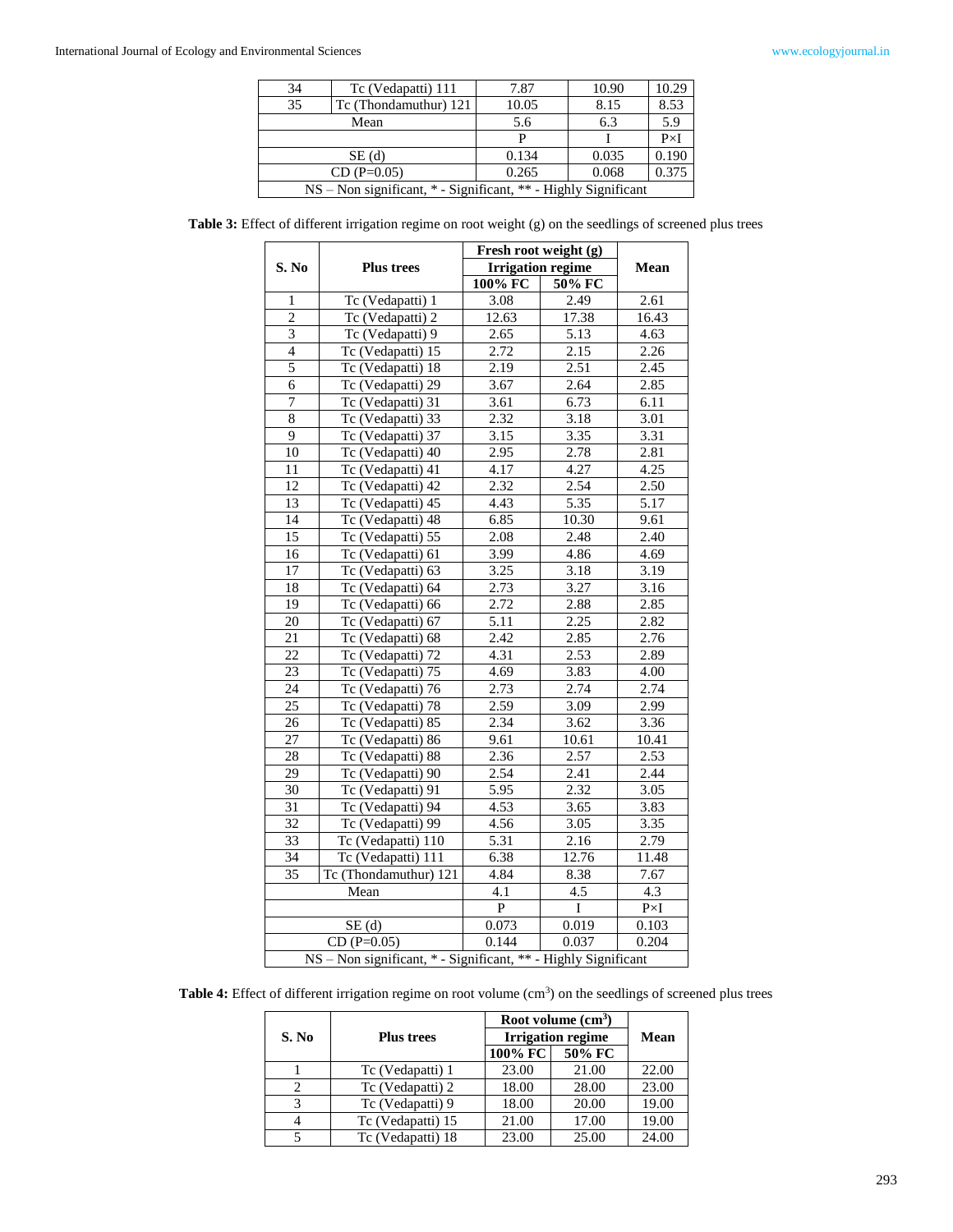| 6                                                              | Tc (Vedapatti) 29                     | 21.00        | 19.00        | 20.00       |  |
|----------------------------------------------------------------|---------------------------------------|--------------|--------------|-------------|--|
| 7                                                              | Tc (Vedapatti) 31                     | 19.00        | 20.00        | 19.50       |  |
| 8                                                              | Tc (Vedapatti) 33                     | 21.00        | 25.00        | 23.00       |  |
| 9                                                              | Tc (Vedapatti) 37                     | 32.00        | 27.00        | 29.50       |  |
| 10                                                             | Tc (Vedapatti) 40                     | 28.00        | 23.00        | 25.50       |  |
| 11                                                             | Tc (Vedapatti) 41                     | 29.00        | 27.00        | 28.00       |  |
| 12                                                             | Tc (Vedapatti) 42                     | 25.00        | 22.00        | 23.50       |  |
| 13                                                             | Tc (Vedapatti) 45                     | 19.00        | 21.00        | 20.00       |  |
| 14                                                             | Tc (Vedapatti) 48                     | 27.00        | 34.00        | 30.50       |  |
| 15                                                             | Tc (Vedapatti) 55                     | 27.00        | 24.00        | 25.50       |  |
| 16                                                             | Tc (Vedapatti) 61                     | 21.00        | 19.00        | 20.00       |  |
| 17                                                             | Tc (Vedapatti) 63                     | 17.00        | 21.00        | 19.00       |  |
| 18                                                             | Tc (Vedapatti) 64                     | 25.00        | 21.00        | 23.00       |  |
| 19                                                             | Tc (Vedapatti) 66                     | 23.00        | 25.00        | 24.00       |  |
| 20                                                             | Tc (Vedapatti) 67                     | 27.00        | 23.00        | 25.00       |  |
| 21                                                             | Tc (Vedapatti) 68                     | 19.00        | 21.00        | 20.00       |  |
| 22                                                             | Tc (Vedapatti) 72                     | 21.00        | 19.00        | 20.00       |  |
| 23                                                             | Tc (Vedapatti) 75                     | 26.00        | 22.00        | 24.00       |  |
| 24                                                             | $\overline{\text{Tc}}$ (Vedapatti) 76 | 34.00        | 31.00        | 32.50       |  |
| $\overline{25}$                                                | Tc (Vedapatti) 78                     | 25.00        | 20.00        | 22.50       |  |
| 26                                                             | Tc (Vedapatti) 85                     | 16.00        | 15.00        | 15.50       |  |
| 27                                                             | Tc (Vedapatti) 86                     | 25.00        | 32.00        | 28.50       |  |
| 28                                                             | Tc (Vedapatti) 88                     | 26.00        | 21.00        | 23.50       |  |
| 29                                                             | Tc (Vedapatti) 90                     | 24.00        | 19.00        | 21.50       |  |
| 30                                                             | Tc (Vedapatti) 91                     | 32.00        | 33.00        | 32.50       |  |
| 31                                                             | Tc (Vedapatti) 94                     | 31.00        | 32.00        | 31.50       |  |
| 32                                                             | Tc (Vedapatti) 99                     | 29.00        | 27.00        | 28.00       |  |
| 33                                                             | Tc (Vedapatti) 110                    | 27.00        | 28.00        | 27.50       |  |
| 34                                                             | Tc (Vedapatti) 111                    | 26.00        | 34.00        | 30.00       |  |
| 35                                                             | Tc (Thondamuthur) 121                 | 20.00        | 22.00        | 21.00       |  |
|                                                                | Mean                                  | 24.1         | 23.9         | 24.0        |  |
|                                                                |                                       | $\mathbf{P}$ | $\mathbf{I}$ | $P\times I$ |  |
|                                                                | SE(d)                                 | 0.365        | 0.094        | 0.516       |  |
|                                                                | $CD(P=0.05)$                          | 0.721        | 0.186        | 1.020       |  |
| NS - Non significant, * - Significant, ** - Highly Significant |                                       |              |              |             |  |

Table 5: Effect of different irrigation regime on root girth (cm) on the seedlings of screened plus trees

|                |                   | Root girth (cm)          |        |      |
|----------------|-------------------|--------------------------|--------|------|
| S. No          | <b>Plus trees</b> | <b>Irrigation regime</b> |        | Mean |
|                |                   | 100% FC                  | 50% FC |      |
| $\mathbf{1}$   | Tc (Vedapatti) 1  | 1.87                     | 1.72   | 1.75 |
| $\overline{c}$ | Tc (Vedapatti) 2  | 2.32                     | 2.50   | 2.46 |
| 3              | Tc (Vedapatti) 9  | 1.79                     | 1.96   | 1.93 |
| $\overline{4}$ | Tc (Vedapatti) 15 | 2.04                     | 1.63   | 1.71 |
| $\overline{5}$ | Tc (Vedapatti) 18 | 1.67                     | 1.81   | 1.78 |
| 6              | Tc (Vedapatti) 29 | 2.13                     | 2.15   | 2.15 |
| 7              | Tc (Vedapatti) 31 | 2.01                     | 1.68   | 1.75 |
| 8              | Tc (Vedapatti) 33 | 2.32                     | 2.21   | 2.23 |
| 9              | Tc (Vedapatti) 37 | 1.96                     | 1.62   | 1.69 |
| 10             | Tc (Vedapatti) 40 | 1.97                     | 2.07   | 2.05 |
| 11             | Tc (Vedapatti) 41 | 2.21                     | 2.15   | 2.16 |
| 12             | Tc (Vedapatti) 42 | 2.09                     | 1.84   | 1.89 |
| 13             | Tc (Vedapatti) 45 | 1.86                     | 1.96   | 1.94 |
| 14             | Tc (Vedapatti) 48 | 2.19                     | 2.23   | 2.22 |
| 15             | Tc (Vedapatti) 55 | 1.79                     | 2.13   | 2.06 |
| 16             | Tc (Vedapatti) 61 | 2.13                     | 1.84   | 1.90 |
| 17             | Tc (Vedapatti) 63 | 1.68                     | 1.76   | 1.74 |
| 18             | Tc (Vedapatti) 64 | 2.03                     | 1.78   | 1.83 |
| 19             | Tc (Vedapatti) 66 | 1.79                     | 1.75   | 1.76 |
| 20             | Tc (Vedapatti) 67 | 1.52                     | 1.57   | 1.56 |
| 21             | Tc (Vedapatti) 68 | 1.89                     | 1.58   | 1.64 |
| 22             | Tc (Vedapatti) 72 | 1.82                     | 2.09   | 2.04 |
| 23             | Tc (Vedapatti) 75 | 2.01                     | 2.16   | 2.13 |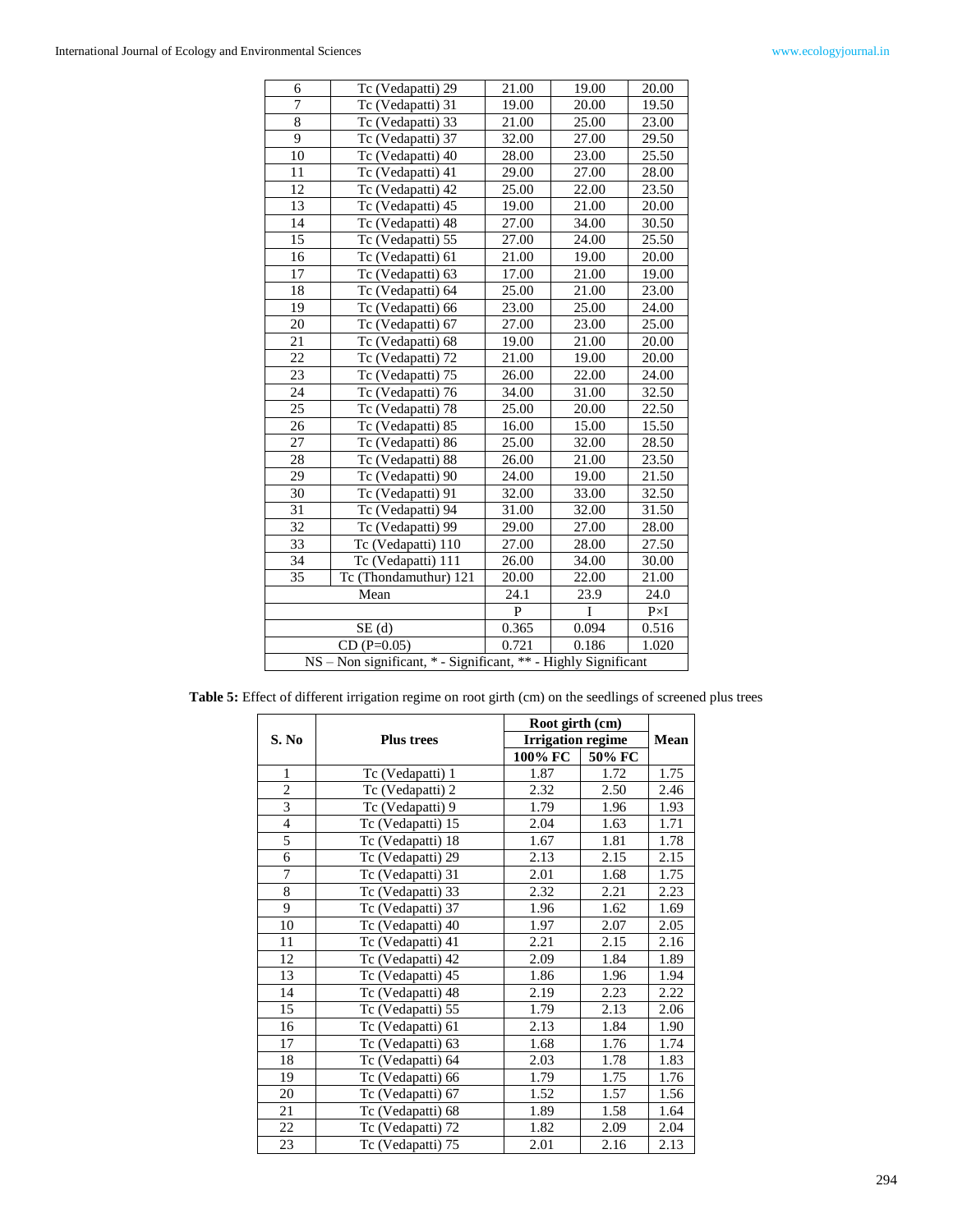| 24 | Tc (Vedapatti) 76                                              |       | 1.58  | 1.58        |  |  |  |
|----|----------------------------------------------------------------|-------|-------|-------------|--|--|--|
| 25 | Tc (Vedapatti) 78                                              |       | 1.78  | 1.73        |  |  |  |
| 26 | Tc (Vedapatti) 85                                              | 1.69  | 1.81  | 1.79        |  |  |  |
| 27 | Tc (Vedapatti) 86                                              | 2.22  | 2.41  | 2.37        |  |  |  |
| 28 | Tc (Vedapatti) 88                                              | 1.71  | 1.85  | 1.82        |  |  |  |
| 29 | Tc (Vedapatti) 90                                              | 1.61  | 1.75  | 1.72        |  |  |  |
| 30 | Tc (Vedapatti) 91                                              | 2.01  | 1.83  | 1.87        |  |  |  |
| 31 | Tc (Vedapatti) 94                                              | 2.07  | 1.72  | 1.79        |  |  |  |
| 32 | Tc (Vedapatti) 99                                              | 2.05  | 1.67  | 1.75        |  |  |  |
| 33 | Tc (Vedapatti) 110                                             | 1.66  | 1.24  | 1.32        |  |  |  |
| 34 | Tc (Vedapatti) 111                                             | 2.16  | 2.27  | 2.25        |  |  |  |
| 35 | Tc (Thondamuthur) 121                                          | 1.98  | 1.95  | 1.96        |  |  |  |
|    | Mean                                                           | 1.9   | 1.9   | 1.9         |  |  |  |
|    |                                                                | P     | I     | $P\times I$ |  |  |  |
|    | SE(d)                                                          | 0.032 | 0.008 | 0.045       |  |  |  |
|    | $CD(P=0.05)$                                                   | 0.063 | 0.016 | 0.088       |  |  |  |
|    | NS – Non significant, * - Significant, ** - Highly Significant |       |       |             |  |  |  |

|  |  | Table 6: Effect of different irrigation regime on dry shoot weight (g) on the seedlings of screened plus trees |  |  |  |
|--|--|----------------------------------------------------------------------------------------------------------------|--|--|--|
|  |  |                                                                                                                |  |  |  |

|                    |                                                                | Dry shoot weight (g)     |         |             |
|--------------------|----------------------------------------------------------------|--------------------------|---------|-------------|
| S. No              | <b>Plus trees</b>                                              | <b>Irrigation regime</b> |         | Mean        |
|                    |                                                                | 100% FC                  | 50% FC  |             |
| 1                  | Tc (Vedapatti) 1                                               | 1.75                     | 1.87    | 1.81        |
| $\overline{2}$     | Tc (Vedapatti) 2                                               | 3.87                     | 9.06    | 6.46        |
| 3                  | Tc (Vedapatti) 9                                               | 1.30                     | 1.90    | 1.60        |
| $\overline{4}$     | Tc (Vedapatti) 15                                              | 1.30                     | 1.04    | 1.17        |
| 5                  | Tc (Vedapatti) 18                                              | 1.62                     | 1.31    | 1.47        |
| 6                  | Tc (Vedapatti) 29                                              | 2.71                     | 1.54    | 2.13        |
| $\overline{7}$     | Tc (Vedapatti) 31                                              | 1.55                     | 1.59    | 1.57        |
| $\overline{\bf 8}$ | Tc (Vedapatti) 33                                              | 4.92                     | 3.83    | 4.38        |
| $\overline{9}$     | Tc (Vedapatti) 37                                              | 1.74                     | 1.58    | 1.66        |
| 10                 | Tc (Vedapatti) 40                                              | 1.36                     | 1.67    | 1.52        |
| 11                 | Tc (Vedapatti) 41                                              | 3.98                     | 11.13   | 7.56        |
| $\overline{12}$    | Tc (Vedapatti) 42                                              | 1.57                     | 1.96    | 1.77        |
| 13                 | Tc (Vedapatti) 45                                              | 1.99                     | 2.69    | 2.34        |
| $\overline{14}$    | Tc (Vedapatti) 48                                              | 12.98                    | 6.20    | 9.59        |
| 15                 | Tc (Vedapatti) 55                                              | 1.30                     | 1.82    | 1.56        |
| 16                 | Tc (Vedapatti) 61                                              | 3.67                     | 1.82    | 2.74        |
| 17                 | Tc (Vedapatti) 63                                              | 1.61                     | 1.55    | 1.58        |
| 18                 | Tc (Vedapatti) 64                                              | 1.79                     | 1.96    | 1.87        |
| 19                 | Tc (Vedapatti) 66                                              | 1.00                     | 1.85    | 1.42        |
| 20                 | Tc (Vedapatti) 67                                              | 3.07                     | 1.86    | 2.46        |
| 21                 | Tc (Vedapatti) 68                                              | 1.16                     | 1.59    | 1.38        |
| 22                 | Tc (Vedapatti) 72                                              | 1.39                     | 1.53    | 1.46        |
| 23                 | Tc (Vedapatti) 75                                              | 2.29                     | 3.38    | 2.83        |
| 24                 | Tc (Vedapatti) 76                                              | 1.10                     | 0.49    | 0.79        |
| $\overline{25}$    | Tc (Vedapatti) 78                                              | 1.39                     | 1.48    | 1.44        |
| 26                 | Tc (Vedapatti) 85                                              | 1.16                     | 1.40    | 1.28        |
| 27                 | Tc (Vedapatti) 86                                              | 9.02                     | 12.13   | 10.58       |
| 28                 | Tc (Vedapatti) 88                                              | 1.58                     | 1.53    | 1.56        |
| $\overline{29}$    | Tc (Vedapatti) 90                                              | 1.08                     | 1.94    | 1.51        |
| $\overline{30}$    | Tc (Vedapatti) 91                                              | 1.84                     | 1.95    | 1.90        |
| $\overline{31}$    | Tc (Vedapatti) 94                                              | 5.78                     | 2.56    | 4.17        |
| 32                 | Tc (Vedapatti) 99                                              | 1.95                     | 2.46    | 2.21        |
| 33                 | Tc (Vedapatti) 110                                             | 1.50                     | 0.31    | 0.90        |
| 34                 | Tc (Vedapatti) 111                                             | 4.07                     | 2.93    | 3.50        |
| 35                 | Tc (Thondamuthur) 121                                          | 3.09                     | 2.40    | 2.75        |
|                    | Mean                                                           | 2.7                      | $2.8\,$ | 2.7         |
|                    |                                                                | ${\bf P}$                | $\bf I$ | $P\times I$ |
|                    | SE(d)                                                          | 0.058                    | 0.015   | 0.082       |
|                    | $CD(P=0.05)$                                                   | 0.114                    | 0.029   | 0.161       |
|                    | NS - Non significant, * - Significant, ** - Highly Significant |                          |         |             |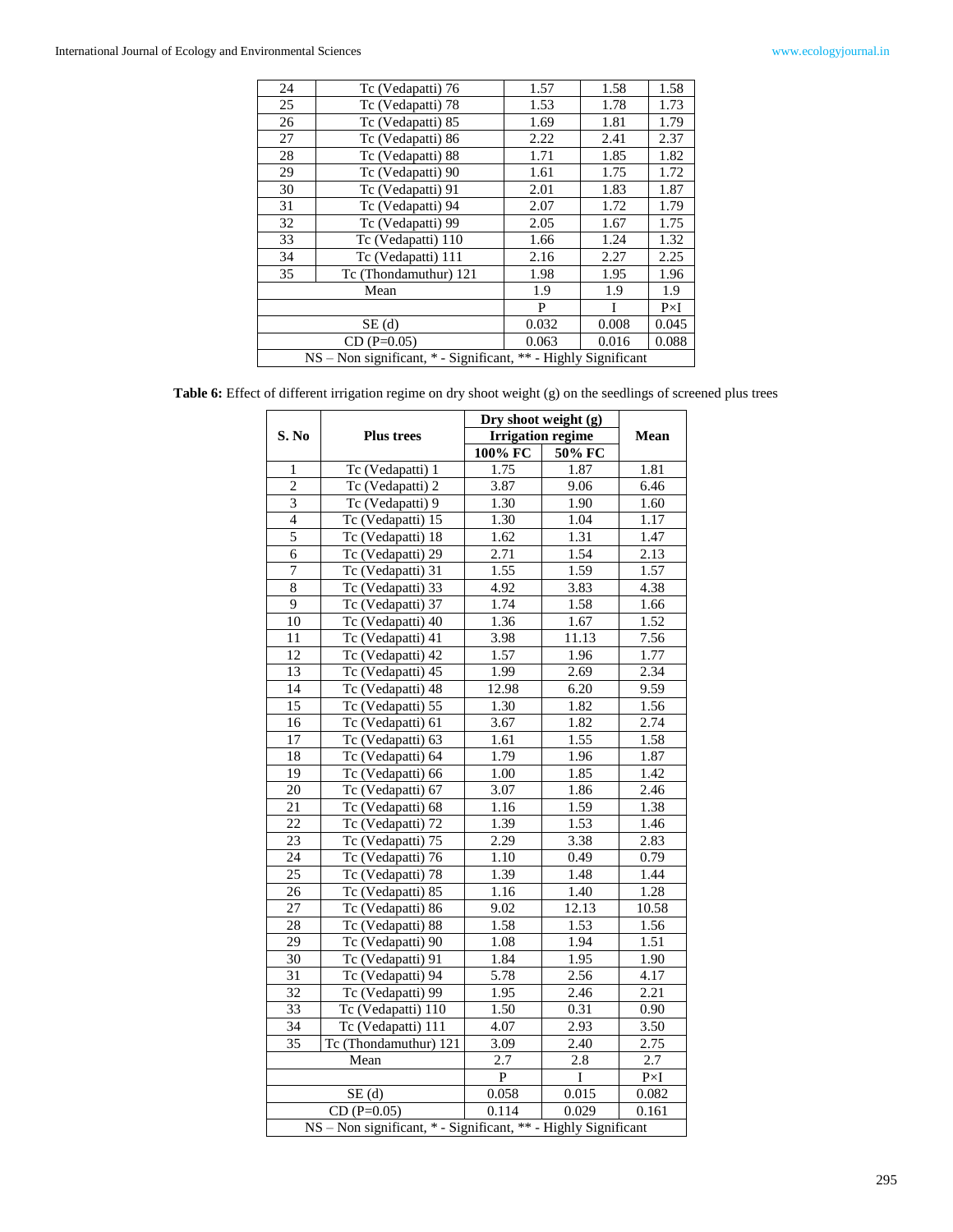|                 |                                                                | Dry root weight (g)      |                   |                                |
|-----------------|----------------------------------------------------------------|--------------------------|-------------------|--------------------------------|
| S. No           | <b>Plus trees</b>                                              | <b>Irrigation regime</b> | Mean              |                                |
|                 |                                                                | 100% FC                  | 50% FC            |                                |
| $\mathbf{1}$    | Tc (Vedapatti) 1                                               | 0.76                     | 1.86              | 1.64                           |
| $\overline{c}$  | Tc (Vedapatti) 2                                               | 3.98                     | $\overline{5.71}$ | 5.36                           |
| $\overline{3}$  | Tc (Vedapatti) 9                                               | 0.48                     | 1.63              | 1.40                           |
| $\overline{4}$  | Tc (Vedapatti) 15                                              | 0.65                     | 0.46              | 0.50                           |
| 5               | Tc (Vedapatti) 18                                              | 0.72                     | 0.48              | 0.53                           |
| 6               | Tc (Vedapatti) 29                                              | 0.87                     | 0.49              | 0.57                           |
| 7               | Tc (Vedapatti) 31                                              | 0.33                     | 0.50              | 0.47                           |
| $\overline{8}$  | Tc (Vedapatti) 33                                              | 1.50                     | 2.09              | 1.97                           |
| 9               | Tc (Vedapatti) 37                                              | 0.86                     | 1.41              | 1.30                           |
| 10              | Tc (Vedapatti) 40                                              | 1.61                     | 1.43              | 1.47                           |
| 11              | Tc (Vedapatti) 41                                              | 0.71                     | 2.73              | 2.33                           |
| 12              | Tc (Vedapatti) 42                                              | 0.42                     | 0.50              | 0.48                           |
| 13              | Tc (Vedapatti) 45                                              | 1.16                     | 1.13              | 1.13                           |
| 14              | Tc (Vedapatti) 48                                              | 3.19                     | 3.02              | 3.05                           |
| 15              | Tc (Vedapatti) 55                                              | 0.46                     | 1.53              | 1.32                           |
| 16              | Tc (Vedapatti) 61                                              | 0.98                     | 1.04              | 1.03                           |
| 17              | Tc (Vedapatti) 63                                              | 1.71                     | 1.16              | 1.27                           |
| 18              | Tc (Vedapatti) 64                                              | 1.97                     | 0.73              | 0.98                           |
| 19              | Tc (Vedapatti) 66                                              | 0.55                     | 0.42              | 0.45                           |
| 20              | Tc (Vedapatti) 67                                              | 0.38                     | 1.22              | 1.05                           |
| 21              | Tc (Vedapatti) 68                                              | 0.46                     | 1.92              | 1.63                           |
| 22              | Tc (Vedapatti) 72                                              | 0.38                     | 0.50              | 0.48                           |
| $\overline{23}$ | Tc (Vedapatti) 75                                              | 0.74                     | 1.07              | 1.00                           |
| 24              | Tc (Vedapatti) 76                                              | 1.91                     | 1.08              | 1.25                           |
| 25              | Tc (Vedapatti) 78                                              | 1.62                     | 0.67              | 0.86                           |
| 26              | Tc (Vedapatti) 85                                              | 0.16                     | 1.34              | 1.10                           |
| $\overline{27}$ | Tc (Vedapatti) 86                                              | 4.73                     | 4.02              | 4.16                           |
| $\overline{28}$ | Tc (Vedapatti) 88                                              | 0.54                     | 0.65              | 0.62                           |
| $\overline{29}$ | Tc (Vedapatti) 90                                              | 1.78                     | 0.57              | 0.81                           |
| $\overline{30}$ | Tc (Vedapatti) 91                                              | 1.84                     | 1.28              | 1.39                           |
| $\overline{31}$ | Tc (Vedapatti) 94                                              | 2.95                     | 1.76              | 2.00                           |
| $\overline{32}$ | Tc (Vedapatti) 99                                              | 1.95                     | 1.05              | 1.23                           |
| $\overline{33}$ | Tc (Vedapatti) 110                                             | 1.50                     | 0.28              | 0.53                           |
| 34              | Tc (Vedapatti) 111                                             | 2.70                     | 4.09              | 3.81                           |
| 35              | Tc (Thondamuthur) 121                                          |                          | 1.30              | 1.66                           |
|                 | Mean                                                           | 1.4                      | 1.5               | 1.4                            |
|                 |                                                                | $\overline{P}$           | $\bf I$           | $\mathbf{P}{\times}\mathbf{I}$ |
|                 | SE(d)                                                          | 0.026                    | 0.007             | 0.037                          |
|                 | $CD(P=0.05)$                                                   | 0.051                    | 0.013             | 0.072                          |
|                 | NS - Non significant, * - Significant, ** - Highly Significant |                          |                   |                                |

Table 7: Effect of different irrigation regime on dry root weight (g) on the seedlings of screened plus trees

|  |  | Table 8: Effect of different irrigation regime on number of roots on the seedlings of screened plus trees |  |  |
|--|--|-----------------------------------------------------------------------------------------------------------|--|--|
|  |  |                                                                                                           |  |  |

|                |                   | <b>Number of roots</b>   |        |       |
|----------------|-------------------|--------------------------|--------|-------|
| S. No          | <b>Plus trees</b> | <b>Irrigation regime</b> | Mean   |       |
|                |                   | 100% FC                  | 50% FC |       |
| 1              | Tc (Vedapatti) 1  | 31.00                    | 26.00  | 28.50 |
| $\overline{c}$ | Tc (Vedapatti) 2  | 23.00                    | 31.00  | 27.00 |
| 3              | Tc (Vedapatti) 9  | 13.00                    | 25.00  | 19.00 |
| $\overline{4}$ | Tc (Vedapatti) 15 | 35.00                    | 25.00  | 30.00 |
| 5              | Tc (Vedapatti) 18 | 16.00                    | 18.00  | 17.00 |
| 6              | Tc (Vedapatti) 29 | 50.00                    | 24.00  | 37.00 |
| 7              | Tc (Vedapatti) 31 | 20.00                    | 50.00  | 35.00 |
| 8              | Tc (Vedapatti) 33 | 30.00                    | 28.00  | 29.00 |
| 9              | Tc (Vedapatti) 37 | 18.00                    | 12.00  | 15.00 |
| 10             | Tc (Vedapatti) 40 | 13.00                    | 31.00  | 22.00 |
| 11             | Tc (Vedapatti) 41 | 16.00                    | 32.00  | 24.00 |
| 12             | Tc (Vedapatti) 42 | 21.00                    | 41.00  | 31.00 |
| 13             | Tc (Vedapatti) 45 | 20.00                    | 30.00  | 25.00 |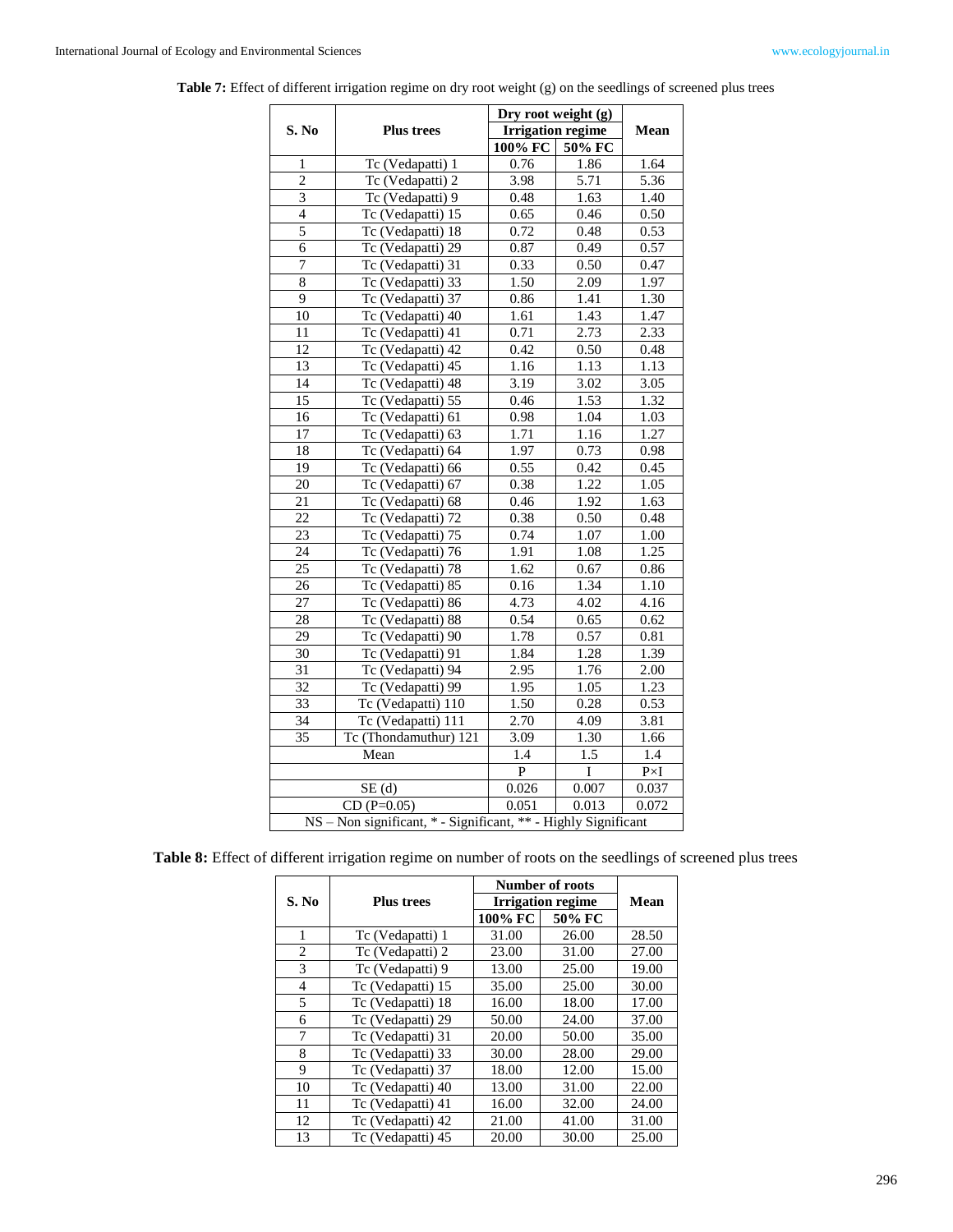| 14                                                             | Tc (Vedapatti) 48     | 43.00 | 51.00 | 47.00       |  |
|----------------------------------------------------------------|-----------------------|-------|-------|-------------|--|
| 15                                                             | Tc (Vedapatti) 55     | 22.00 | 31.00 | 26.50       |  |
| 16                                                             | Tc (Vedapatti) 61     | 18.00 | 28.00 | 23.00       |  |
| 17                                                             | Tc (Vedapatti) 63     | 7.00  | 18.00 | 12.50       |  |
| 18                                                             | Tc (Vedapatti) 64     | 10.00 | 47.00 | 28.50       |  |
| 19                                                             | Tc (Vedapatti) 66     | 14.00 | 30.00 | 22.00       |  |
| 20                                                             | Tc (Vedapatti) 67     | 38.00 | 27.00 | 32.50       |  |
| 21                                                             | Tc (Vedapatti) 68     | 34.00 | 20.00 | 27.00       |  |
| 22                                                             | Tc (Vedapatti) 72     | 45.00 | 40.00 | 42.50       |  |
| 23                                                             | Tc (Vedapatti) 75     | 17.00 | 38.00 | 27.50       |  |
| 24                                                             | Tc (Vedapatti) 76     | 42.00 | 33.00 | 37.50       |  |
| 25                                                             | Tc (Vedapatti) 78     | 12.00 | 50.00 | 31.00       |  |
| 26                                                             | Tc (Vedapatti) 85     | 15.00 | 20.00 | 17.50       |  |
| 27                                                             | Tc (Vedapatti) 86     | 18.00 | 15.00 | 16.50       |  |
| 28                                                             | Tc (Vedapatti) 88     | 18.00 | 25.00 | 21.50       |  |
| 29                                                             | Tc (Vedapatti) 90     | 31.00 | 29.00 | 30.00       |  |
| 30                                                             | Tc (Vedapatti) 91     | 20.00 | 40.00 | 30.00       |  |
| 31                                                             | Tc (Vedapatti) 94     | 15.00 | 18.00 | 16.50       |  |
| 32                                                             | Tc (Vedapatti) 99     | 57.00 | 22.00 | 39.50       |  |
| 33                                                             | Tc (Vedapatti) 110    | 33.00 | 23.00 | 28.00       |  |
| 34                                                             | Tc (Vedapatti) 111    | 22.00 | 15.00 | 18.50       |  |
| 35                                                             | Tc (Thondamuthur) 121 | 18.00 | 27.00 | 22.50       |  |
|                                                                | Mean                  | 24.4  | 29.1  | 26.79       |  |
|                                                                |                       | P     | I     | $P\times I$ |  |
|                                                                | SE(d)                 | 0.409 | 0.106 | 0.579       |  |
|                                                                | $CD(P=0.05)$          | 0.809 | 0.209 | 1.144       |  |
| NS - Non significant, * - Significant, ** - Highly Significant |                       |       |       |             |  |

**Table 9:** Effect of different irrigation regime on whole plant fresh weight (g) on the seedlings of screened plus trees

|                 |                   | Whole plant fresh weight (g) | Mean              |                   |
|-----------------|-------------------|------------------------------|-------------------|-------------------|
| S. No           | <b>Plus trees</b> | <b>Irrigation regime</b>     |                   |                   |
|                 |                   | 100% FC                      | 50% FC            |                   |
| $\mathbf{1}$    | Tc (Vedapatti) 1  | 5.21                         | 6.14              | 5.68              |
| $\overline{2}$  | Tc (Vedapatti) 2  | 18.30                        | 25.20             | 21.75             |
| $\overline{3}$  | Tc (Vedapatti) 9  | 5.06                         | 9.68              | 7.37              |
| $\overline{4}$  | Tc (Vedapatti) 15 | 6.25                         | 4.32              | 5.29              |
| 5               | Tc (Vedapatti) 18 | 4.56                         | 5.21              | 4.89              |
| 6               | Tc (Vedapatti) 29 | 12.82                        | 7.24              | 10.03             |
| $\overline{7}$  | Tc (Vedapatti) 31 | 6.72                         | 9.51              | 8.12              |
| $\overline{8}$  | Tc (Vedapatti) 33 | 13.05                        | 19.88             | 16.47             |
| 9               | Tc (Vedapatti) 37 | 6.30                         | 5.67              | 5.99              |
| 10              | Tc (Vedapatti) 40 | 6.74                         | 5.63              | 6.19              |
| 11              | Tc (Vedapatti) 41 | 11.03                        | 23.87             | 17.45             |
| 12              | Tc (Vedapatti) 42 | 6.12                         | 7.51              | 6.82              |
| $\overline{13}$ | Tc (Vedapatti) 45 | 9.13                         | 11.10             | 10.12             |
| 14              | Tc (Vedapatti) 48 | 25.39                        | 36.80             | 31.10             |
| 15              | Tc (Vedapatti) 55 | 4.71                         | 6.73              | $\overline{5.72}$ |
| 16              | Tc (Vedapatti) 61 | 12.94                        | 7.72              | 10.33             |
| 17              | Tc (Vedapatti) 63 | 6.01                         | 5.27              | 5.64              |
| 18              | Tc (Vedapatti) 64 | 7.74                         | 8.59              | 8.17              |
| 19              | Tc (Vedapatti) 66 | 5.67                         | 5.53              | 5.60              |
| 20              | Tc (Vedapatti) 67 | 12.48                        | 5.43              | 8.96              |
| 21              | Tc (Vedapatti) 68 | 4.46                         | $\overline{5.30}$ | 4.88              |
| 22              | Tc (Vedapatti) 72 | 7.83                         | 6.94              | 7.39              |
| 23              | Tc (Vedapatti) 75 | 10.60                        | 9.00              | 9.80              |
| 24              | Tc (Vedapatti) 76 | 5.22                         | 5.63              | 5.43              |
| 25              | Tc (Vedapatti) 78 | 5.54                         | 6.36              | 5.95              |
| 26              | Tc (Vedapatti) 85 | 5.53                         | 7.54              | 6.54              |
| 27              | Tc (Vedapatti) 86 | 32.70                        | 36.51             | 34.61             |
| 28              | Tc (Vedapatti) 88 | 5.15                         | 4.76              | 4.96              |
| 29              | Tc (Vedapatti) 90 | 5.33                         | 4.94              | 5.14              |
| 30              | Tc (Vedapatti) 91 | 10.53                        | 5.60              | 8.07              |
| 31              | Tc (Vedapatti) 94 | 12.60                        | 5.66              | 9.13              |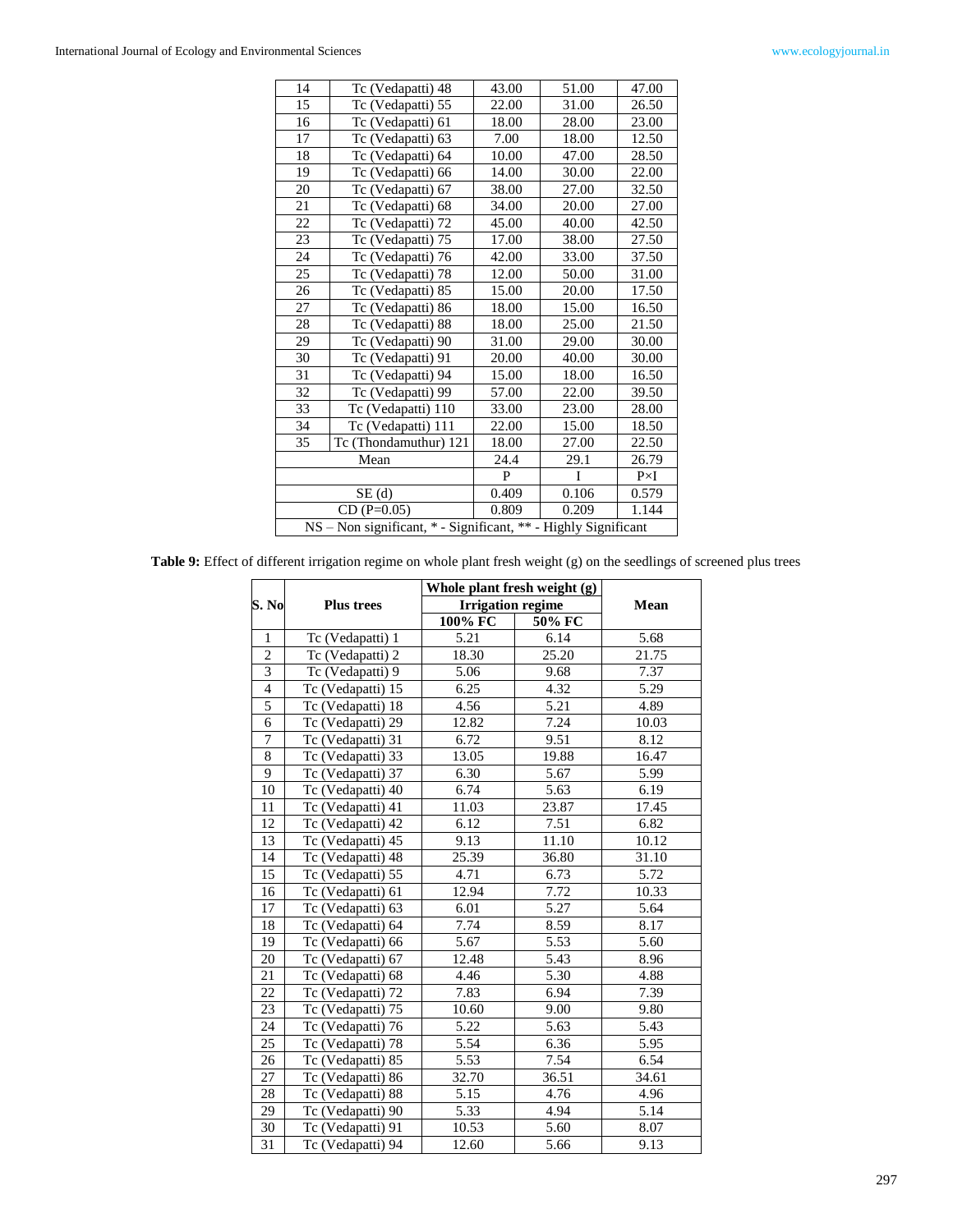| 32                                                             | Tc (Vedapatti) 99     | 8.87           | 10.56 | 9.72        |
|----------------------------------------------------------------|-----------------------|----------------|-------|-------------|
| 33                                                             | Tc (Vedapatti) 110    | 7.63           | 9.79  | 8.71        |
| 34                                                             | Tc (Vedapatti) 111    | 14.25          | 23.66 | 18.96       |
| 35                                                             | Tc (Thondamuthur) 121 | 14.89          | 16.53 | 15.71       |
| Mean                                                           |                       | 9.6            | 10.7  | 10.2        |
|                                                                |                       | P              |       | $P\times I$ |
| SE(d)                                                          |                       | 0.161          | 0.042 | 0.228       |
| $CD(P=0.05)$                                                   |                       | 0.319<br>0.082 |       | 0.451       |
| NS - Non significant, * - Significant, ** - Highly Significant |                       |                |       |             |

**Table 10:** Effect of different irrigation regime on whole plant dry weight (g) on the seedlings of screened plus trees

|                 |                                                                | Whole plant dry weight (g) | Mean              |                   |  |  |
|-----------------|----------------------------------------------------------------|----------------------------|-------------------|-------------------|--|--|
| S. No           | <b>Plus trees</b>                                              | <b>Irrigation regime</b>   |                   |                   |  |  |
|                 |                                                                | 100% FC                    | 50% FC            |                   |  |  |
| 1               | Tc (Vedapatti) 1                                               | 2.51                       | 3.73              | 3.12              |  |  |
| $\overline{2}$  | Tc (Vedapatti) 2                                               | 7.85                       | 14.77             | 11.31             |  |  |
| $\overline{3}$  | Tc (Vedapatti) 9                                               | 1.78                       | 3.53              | 2.66              |  |  |
| $\overline{4}$  | Tc (Vedapatti) 15                                              | 1.95                       | 1.51              | 1.73              |  |  |
| 5               | Tc (Vedapatti) 18                                              | 2.34                       | 1.79              | 2.06              |  |  |
| 6               | Tc (Vedapatti) 29                                              | 3.58                       | 2.03              | 2.81              |  |  |
| $\overline{7}$  | Tc (Vedapatti) 31                                              | 1.88                       | 2.09              | 1.98              |  |  |
| $\,8\,$         | Tc (Vedapatti) 33                                              | 6.42                       | 5.92              | 6.17              |  |  |
| $\overline{9}$  | Tc (Vedapatti) 37                                              | 2.61                       | 2.99              | 2.80              |  |  |
| 10              | Tc (Vedapatti) 40                                              | 2.97                       | 3.10              | 3.04              |  |  |
| 11              | Tc (Vedapatti) 41                                              | 4.69                       | 13.86             | 9.28              |  |  |
| 12              | Tc (Vedapatti) 42                                              | 1.99                       | 2.46              | 2.22              |  |  |
| 13              | Tc (Vedapatti) 45                                              | 3.15                       | 3.82              | 3.48              |  |  |
| 14              | Tc (Vedapatti) 48                                              | 16.17                      | 9.22              | 12.70             |  |  |
| $\overline{15}$ | Tc (Vedapatti) 55                                              | 1.76                       | 3.35              | 2.55              |  |  |
| 16              | Tc (Vedapatti) 61                                              | 4.65                       | 2.86              | 3.76              |  |  |
| $\overline{17}$ | Tc (Vedapatti) 63                                              | 3.32                       | 2.71              | 3.01              |  |  |
| 18              | Tc (Vedapatti) 64                                              | 3.76                       | 2.69              | 3.23              |  |  |
| 19              | Tc (Vedapatti) 66                                              | 1.55                       | 2.27              | 1.91              |  |  |
| 20              | Tc (Vedapatti) 67                                              | 3.45                       | 3.08              | 3.26              |  |  |
| 21              | Tc (Vedapatti) 68                                              | 1.62                       | 3.51              | 2.57              |  |  |
| $\overline{22}$ | Tc (Vedapatti) 72                                              | 1.77                       | 2.03              | $\overline{1.90}$ |  |  |
| 23              | Tc (Vedapatti) 75                                              | 3.03                       | 4.45              | 3.74              |  |  |
| 24              | Tc (Vedapatti) 76                                              | 3.01                       | 1.57              | 2.29              |  |  |
| 25              | Tc (Vedapatti) 78                                              | 3.01                       | 2.15              | 2.58              |  |  |
| 26              | Tc (Vedapatti) 85                                              | 1.32                       | 2.74              | 2.03              |  |  |
| 27              | Tc (Vedapatti) 86                                              | 13.75                      | 16.15             | 14.95             |  |  |
| 28              | Tc (Vedapatti) 88                                              | 2.12                       | 2.18              | 2.15              |  |  |
| 29              | Tc (Vedapatti) 90                                              | 2.86                       | 2.51              | 2.69              |  |  |
| 30              | Tc (Vedapatti) 91                                              | 3.68                       | 3.23              | 3.46              |  |  |
| 31              | Tc (Vedapatti) 94                                              | 8.73                       | 4.32              | 6.53              |  |  |
| 32              | Tc (Vedapatti) 99                                              | 3.90                       | 3.51              | 3.70              |  |  |
| $\overline{33}$ | Tc (Vedapatti) 110                                             | 3.00                       | 0.59              | 1.80              |  |  |
| 34              | Tc (Vedapatti) 111                                             | 6.77                       | $\overline{7.02}$ | 6.90              |  |  |
| 35              | Tc (Thondamuthur) 121                                          | 6.17                       | 3.70              | 4.94              |  |  |
| Mean            |                                                                | 4.1                        | 4.2               | 4.2               |  |  |
|                 |                                                                | $\overline{P}$             | I                 | $P\times I$       |  |  |
| SE(d)           |                                                                | 0.086                      | 0.022             | 0.121             |  |  |
|                 | $CD(P=0.05)$                                                   | 0.169                      | 0.044             | 0.239             |  |  |
|                 | NS - Non significant, * - Significant, ** - Highly Significant |                            |                   |                   |  |  |